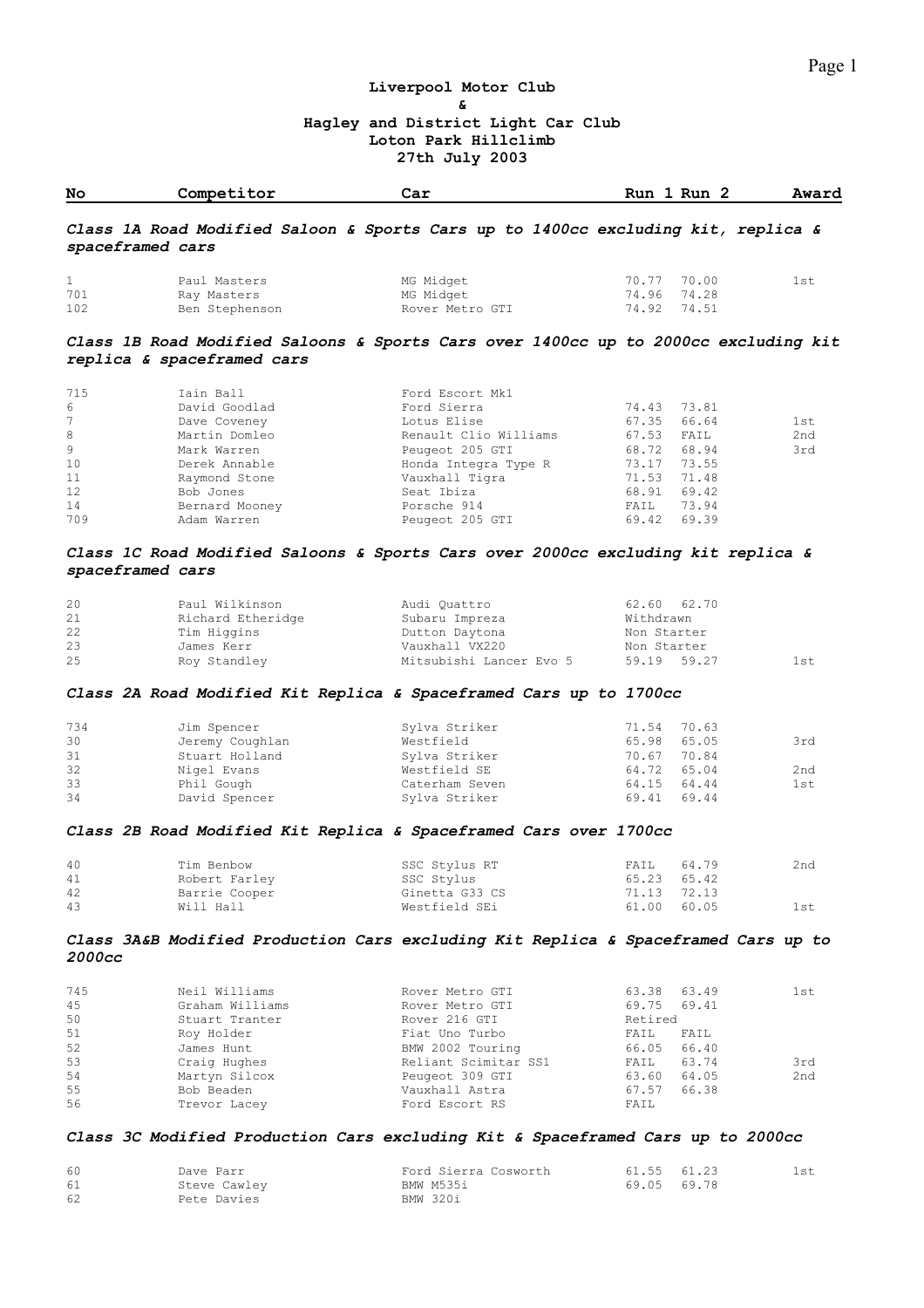| No                                       | Competitor                                                                                                 | Car                                                                                                                                                       |                                                             | Run 1 Run 2                                                 | Award             |
|------------------------------------------|------------------------------------------------------------------------------------------------------------|-----------------------------------------------------------------------------------------------------------------------------------------------------------|-------------------------------------------------------------|-------------------------------------------------------------|-------------------|
|                                          | Class 3D Modified Production Kit Replica & Spaceframed Cars                                                |                                                                                                                                                           |                                                             |                                                             |                   |
| 768<br>769<br>65<br>66<br>67<br>68<br>69 | Sue Whitehouse<br>Chris Hill<br>Graham Jones<br>Barry Newman<br>Robin Hawker<br>Nigel Morris<br>Peter Hill | Westfield Megabusa<br>SSC Stylus RT Spyder<br>Jaquar C Type Replica<br>Westfield SEiW<br>Westfield Megabusa<br>Westfield Megabusa<br>SSC Stylus RT Spyder | 73.30<br>65.53<br>66.96<br>54.67<br>55.37<br>56.05<br>68.62 | 71.90<br>65.17<br>66.73<br>54.26<br>56.70<br>55.51<br>68.10 | 1st<br>2nd<br>3rd |
|                                          | Class 4A&B Sports Libre Cars                                                                               |                                                                                                                                                           |                                                             |                                                             |                   |
| 63<br>76<br>72                           | Peter Jones<br>Michael Webb<br>Des Stephenson                                                              | Escort MkII<br>Morris Minor<br>Hike Imp                                                                                                                   | 64.80<br>66.53<br>60.09                                     | 64.60<br>67.26<br>60.30                                     | 2nd<br>1st        |
|                                          | Class 5A Racing Cars up to 1100cc                                                                          |                                                                                                                                                           |                                                             |                                                             |                   |
| 80<br>81<br>82<br>83                     | Dave Banner<br>Peter Brogden<br>Martin Elsmore<br>Graham Little                                            | OMS SF2<br>Jedi Honda<br>Hi-Tech 88/1989<br>ASD Special                                                                                                   | 51.66 51.85<br>Withdrawn<br>Withdrawn<br>75.43              | FAIL                                                        | 1st               |
|                                          | Class 5B Formula Ford 1600 Racing Cars manufactured before 1st January                                     |                                                                                                                                                           |                                                             |                                                             |                   |
| 86<br>87                                 | Alan Worsley<br>Trevor Jackson                                                                             | Ouest MT87<br>Lotus 51C                                                                                                                                   | 61.43<br>63.23                                              | 61.99<br>62.05                                              | 1st               |
|                                          | Class 5C Racing Cars over 1100cc up to 1600cc                                                              |                                                                                                                                                           |                                                             |                                                             |                   |
| 791<br>792<br>$\Omega$ $\Omega$          | Terry Davis<br>Jocelyne Adams<br>$\mathbb{Z}$                                                              | TDK 903<br>Jedi Honda Mk4<br>$T \cap A$                                                                                                                   | 53.83<br>66.97<br>50 Q7                                     | 54.26<br>65.12<br>50 17                                     | 1st               |

# 90 Hugh Teagle Jedi 58.97 58.47 91 Tricia Davis TDK 903 57.46 56.48 3rd 92 Tony Adams Jedi Honda Mk4 54.07 56.17 2nd

# *Class 5D Racing Cars over 1600cc up to 2000cc*

| 796 | Robin Child   | Royale RP27 | 64.20 59.30 |     |
|-----|---------------|-------------|-------------|-----|
| 797 | John Williams | Ralt RT30   | Retired     |     |
| 96  | Matt Child    | Royale RP27 | 58.97 58.73 | lst |
| 97  | Emma Williams | Ralt RT30   | Retired     |     |

# *Class 6 Classic Cars manufactured before 1972 (handicap)*

| No  | Competitor     | Car                 | H'cap Diff. |         | Run 1 Run 2 Award |                                  |
|-----|----------------|---------------------|-------------|---------|-------------------|----------------------------------|
| 100 | Keith De Rycke | Singer Chamois      |             |         |                   | 69.89 0.72 70.61 70.92 2nd H'cap |
| 101 | Chris Glasbey  | Triumph TR3A        | 79.34       | Retired |                   |                                  |
| 24  | Peter Brown    | Reliant Scimitar 5A | 68.00 0.59  |         |                   | 68.59 69.03 1st H'cap            |